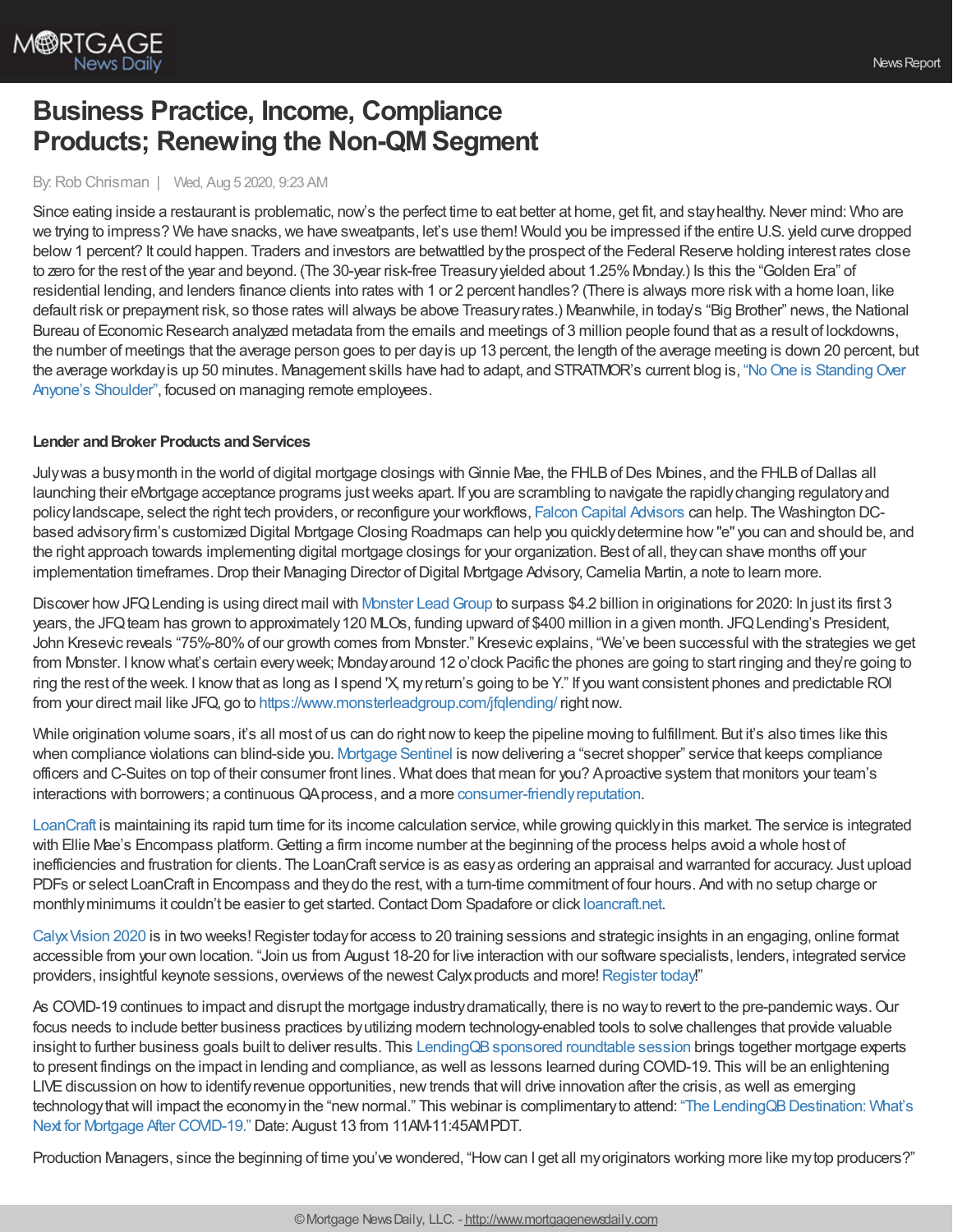

You've been looking for the holygrail: habit duplication. Usherpa has been researching habits of highly successful Loan Officers for 25 years. They've helped literally thousands of LOs increase production through every conceivable market condition! How? Using data analytics (and their lengthy history in the industry), Usherpa identified the most powerful habits of successful producers. Leveraging Usherpa's technologyand commitment to customized training, you can ensure your team is primed to operate like the big hitters. Make your life easier and give your LOs the tools to duplicate top producers' habits [here](http://bit.ly/2GVdBFk). While you're at it download the Usherpa eGuide "3 Habits of Top Producing [LoanOfficers](https://usherpa.com/TopLOSecrets) (You Can Duplicate)."

### **Non-QM:GreenShoots**

Angel Oak Mortgage Solutions announced improved guidelines for its [Platinum](https://angeloakms.com/program/platinum-mortgage-program/?utm_source=Pardot&utm_medium=Email&utm_campaign=Platinum+Mortgage+Program) Jumbo product to help borrowers who cannot qualifyfor prime Jumbo.

Sprout Mortgage announced the resumption of its Correspondent Lending Operations. Initially, there will be four featured comprehensive loan programs: J10: Select Jumbo Full Doc. A10: Select Bank Statement or 1099 for self-employed borrowers. A11: Select Asset Optimizer. I10: Inve\$tor Debt Service Coverage For 1-4-unit investment properties.

[LoanStream](https://loanstreamwholesale.com/non-conforming-wholesale-loan-programs/) Mortgage has enhanced its NanQ programs with Non-QMBank Statement Loans which include Up to 85% LTV, Min FICO scores to 640, DTI Max 43% (50% at A+), 3 and 12 month Bank Statement Programs, Cash-Out Available (OO, Non-OO) and DSCR Loan Programs are Available. It has expanded its product offering and brought back manyof its original programs to fill the void left bymanywho have exited the Non-QMspace. All loans are underwritten and decisioned in-house, ensuring the best possible consumer experience.

HomeXpress offers Investor Cash Flow Loans. [Investor-XDSCR](https://www.homexmortgage.com/) qualifies off of I/O payment, Purchases to 80% LTV, Cash out to 75% LTV, No add for 30 year fixed, Loan amounts to

\$1 million and No Income/No Doc.

Citadel Servicing announced that it will resume originating Non-QMI oans effective immediately. CSC used this pause in origination operations to rigorouslyevaluate all aspects of business and accelerate planned investments and improvements in keyareas. These include better [technology](https://citadelservicing.com/) on both the origination and servicing side of the business, upgraded guidelines and processes, which in many cases have been modified to better suit the current market and the dramatic changes in manycustomers financial situations.

[Quontic](https://quonticwholesale.com/12-month-bank-statement-program-alt-doc/) has announced the return of its non-QMloans through its Wholesale Lending Division.

ACC Mortgage offers a 12-24 Month Bank [Statement](https://www.accmortgage.com/12-24-month-bank-statement-program/) Program with personal/business bank statements and several other non-QMproducts.

### **Capital Markets**

To no one's surprise **the Fedmaintainedtheir near zerorate policyfollowingtheir two-daymeetinglastweek.** The committee remains steadfast in its support of the treasuryand MBSmarkets the Fed Funds Rate is expected to remain near zero into 2022. In his post-meeting press conference Fed Chair Jerome Powell reiterated that the economyrecoveryis tied to the efforts to contain the spread ofCovid-19 and there isn't much the Fed can do in the near term to provide a boost. Itwill fall to Congress and fiscal policyaround another stimulus package to extend or replace the expired benefits of the CARES Act. Real GDP plummeted at a 32.9 percent annual rate in the second quarter as consumers shifted from spending to saving in the wake of the uncertaintysurrounding the virus and the shutdown of many services such as restaurants, bars, travel, and medical care. If there is a bright side, it's that much of the declines were in April and data since then has been trending positive. Home buying has begun to pick up and typically that would spill over into other related consumer categories.

Looking at the Treasurymarket yesterday,which largelydetermines mortgage rates, leave it to the yield curve to steepen on a Mondaybut reverse course and flatten on a Tuesday, with a rally across the curve yesterday that took yields toward record lows once again. Lawmakers are still divided on a stimulus aid package with House Speaker Pelosi saying she doesn't expect a deal this week, and that cautious risk appetite permeated trading on the day, also due to disappointing earnings,U.S. - China tensions, and continued growth concerns related to the continued spreading of the coronavirus. Let's take a deeper look at some of those stories.

Stimulus talks made "a little bit" of progress yesterday(per Pelosi, Mnuchin), and will resume todaybut there's still no agreement on crucial issues like extending the recently lapsed extra jobless aid. In the tech world, it was reported China won't accept a Microsoft acquisition of TikTok's U.S. operations and maytake action if a sale is forced, calling the process a smash-and-grab raid. Separately, Beijing maykick out American journalists in Hong Kong if the U.S. doesn't renew visas for Chinese journalists. As far as economic data went, factory orders in June increased more than expected, posting back-to-back monthlyincreases following a 13.5 percent decline in April. The report showed